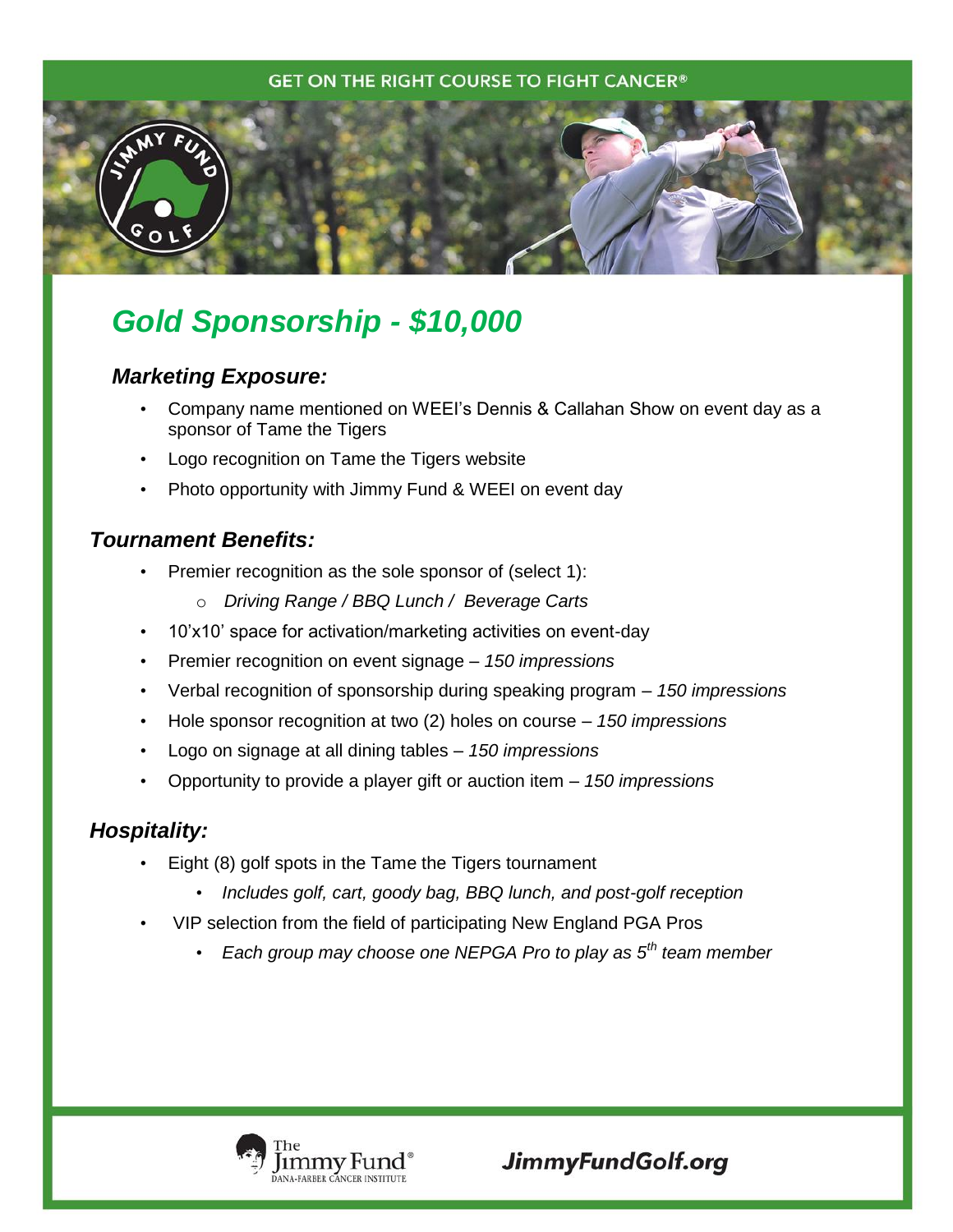#### **GET ON THE RIGHT COURSE TO FIGHT CANCER®**



# *Silver Sponsorship - \$6,000*

### *Marketing Exposure:*

- Company name mentioned on WEEI's Dennis & Callahan Show as a sponsor of Tame the Tigers on event day
- Logo on Tame the Tigers website

## *Tournament Benefits:*

- 10'x10' space for activation/marketing activities on event-day
- Verbal recognition of sponsorship during speaking program *150 impressions*
- Hole sponsor recognition at two (2) holes on course *150 impressions*
- Logo on event banners *150 impressions*
- Logo on signage at all dining tables *150 impressions*
- Opportunity to provide a player gift or auction item *150 impressions*

### *Hospitality:*

- Eight (8) golf spots in the Tame the Tigers tournament
	- o *Includes golf, cart, goody bag, BBQ lunch, and post-golf reception*



JimmyFundGolf.org